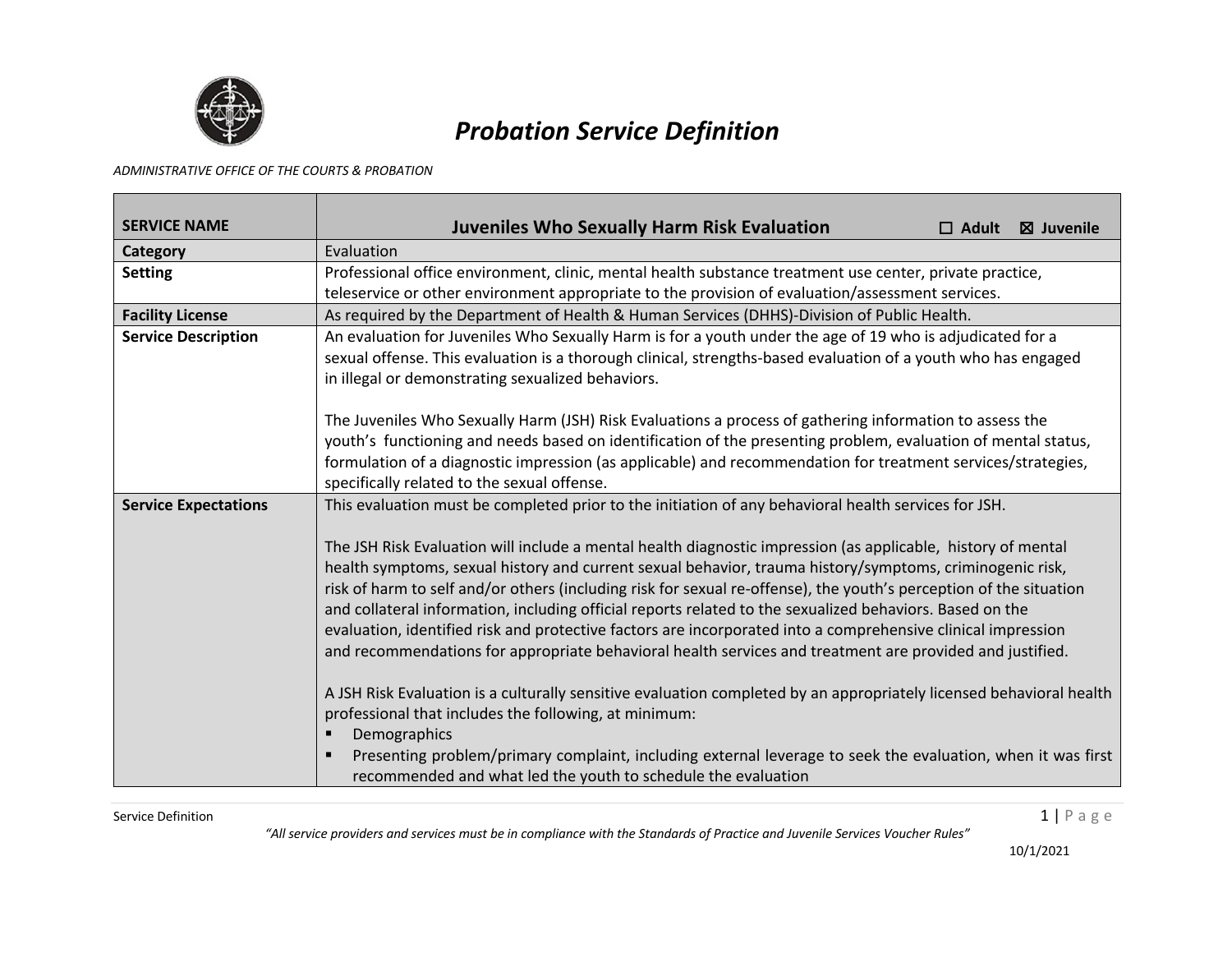| Legal history, including history of charges/adjudications, probation, detention, and current legal/victim<br>information                                                                                                                                                                                                                                                                                                                                                                                                                                                                         |
|--------------------------------------------------------------------------------------------------------------------------------------------------------------------------------------------------------------------------------------------------------------------------------------------------------------------------------------------------------------------------------------------------------------------------------------------------------------------------------------------------------------------------------------------------------------------------------------------------|
| Collateral information from at least two (2) sources (parents/guardian/caregiver will complete a release of<br>information); preferred collateral contacts from recent past should include provider(s), family, school<br>personnel, and friends. One of the collateral contacts must be the probation/problem-solving court officer.<br>The youth's attorney is not included as collateral. The provider should include unsuccessful attempts to<br>obtain collateral information                                                                                                               |
| Medical history of injuries and illnesses, physical disabilities, handicapping conditions; current medical<br>concerns/history of medical concerns; current medications (prescribed)                                                                                                                                                                                                                                                                                                                                                                                                             |
| Work/school/military history-academic history, current grade level, IEP if applicable, vocational<br>training/programs, academic/vocational needs/concerns                                                                                                                                                                                                                                                                                                                                                                                                                                       |
| Alcohol/drug history summary, including frequency and amount, substance(s) of choice, history of use,<br>patterns of use, consequences of use, periods of abstinence, tolerance level, withdrawal history/potential,<br>influence of living situation on use, other compulsive behaviors (gambling, etc.), history of intravenous use,<br>previous evaluations/recommendations, past treatment episodes and relationship of substance use and<br>criminal justice involvement/criminogenic risk                                                                                                  |
| Family/social/peer history, living situation - assessment of stability, support, and safety in the home, family<br>dynamics - relationship with spouse, children, parents, siblings, etc., family history of substance use/mental<br>health issues, Involvement in foster care system (if applicable), history of abuse/neglect peer relationships<br>gang involvement (if applicable)                                                                                                                                                                                                           |
| Behavioral health history, current presenting mental health symptoms, current mental health/<br>treatment/providers, previous mental health diagnoses, prior mental health treatment, history of<br>suicidal/homicidal ideation, history of self-harm, current psychotropic medications/history of psychotropic<br>medications, trauma history, psychiatric/behavioral history, including past diagnoses, treatment episodes,<br>medication and or psychiatric hospitalizations                                                                                                                  |
| Sexual history and current sexual behavior(assessed through clinical interview, review of collateral<br>$\bullet$<br>information, and relevant assessment instruments) history of abuse/victimization, initial awareness of<br>sexually and first sexual experience, history of sexual contact in the context of family/peer/romantic<br>relationships, use of sexually stimulating or arousing material, sexual pre occupation if applicable, sexual<br>attitudes toward pornography, woman, children, age of onset of behaviors, abusive and /or illegal sexual<br>behaviors (current/history) |

*"All service providers and services must be in compliance with the Standards of Practice and Juvenile Services Voucher Rules"*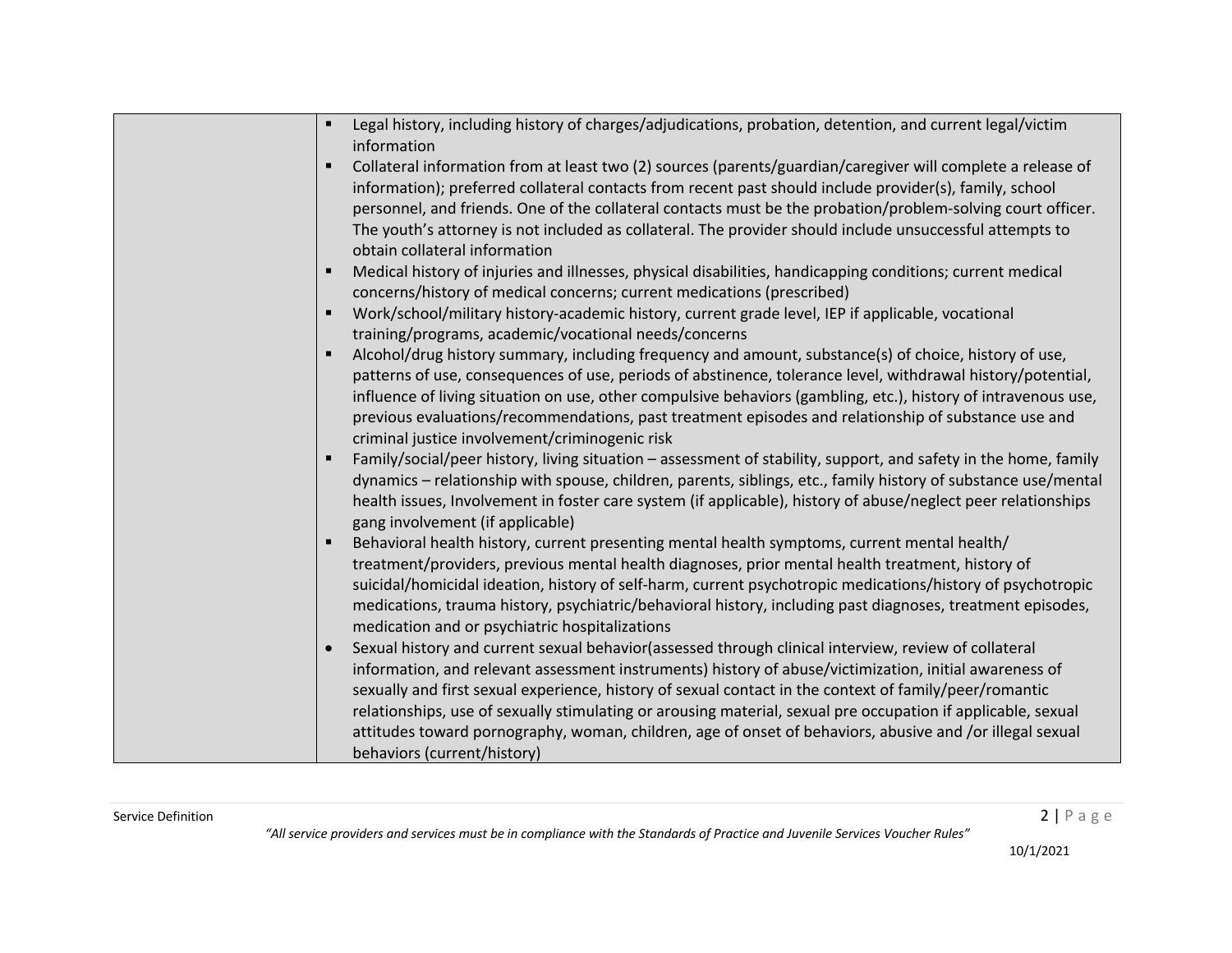|                          | Diagnostic/screening/risk assessment tools used and results to include but not limited to (JSOAP- II, JSORAT-<br>$\bullet$<br>II, ERASOR, PROFESOR) for youth who demonstrate sexualized behaviors. Every youth is entitled to a clear<br>explanation of the results of testing and recommendations for treatment<br>A mental status exam and outlining general appearance, motor level, speech patterns, affect, thought<br>content, thought processes, perception, and global evaluation of intellect and insight<br>Diagnostic impression and findings, including identified risk and protective factors, recommendations for<br>treatment to address identified risk, amenability to treatment, internal motivation and justification for<br>diagnosis/diagnoses<br>Recommendations, including identifying the primary/ideal level of care, clinical rationale for the for the<br>recommended service(s), barriers to the completing recommended interventions, youth response to the<br>recommendations, identification of who needs to be involved in the youth's treatment, treatment plan that<br>includes transitioning to lower levels of care/discharge planning, a means to evaluate the youth's progress<br>during treatment and measure outcomes at discharge, recommended linkages with community resources<br>and any areas for further evaluation<br>Services must be trauma-informed, culturally and linguistically appropriate, age and developmentally<br>appropriate and incorporate evidence-based practices when appropriate<br>Prior to submitting the report, the provider will have an Integrated Recommendation Discussion with the<br>officer to review the recommendations and ensure the level of services recommended are both available and<br>appropriate for the youth. This discussion will also be documented within the report<br>If clinically indicated, the therapist upon permission from the legal guardian shall communicate with<br>current/former providers as appropriate to coordinate services<br>When there is a clinical recommendation for an out of home treatment program (therapeutic group home or<br>psychiatric residential treatment facility), the clinician will complete the application for treatment<br>Approved Reporting Format: The JSH Risk Evaluation written report must be completed in the Probation-<br>approved reporting format as detailed on the appropriate evaluation worksheet |
|--------------------------|---------------------------------------------------------------------------------------------------------------------------------------------------------------------------------------------------------------------------------------------------------------------------------------------------------------------------------------------------------------------------------------------------------------------------------------------------------------------------------------------------------------------------------------------------------------------------------------------------------------------------------------------------------------------------------------------------------------------------------------------------------------------------------------------------------------------------------------------------------------------------------------------------------------------------------------------------------------------------------------------------------------------------------------------------------------------------------------------------------------------------------------------------------------------------------------------------------------------------------------------------------------------------------------------------------------------------------------------------------------------------------------------------------------------------------------------------------------------------------------------------------------------------------------------------------------------------------------------------------------------------------------------------------------------------------------------------------------------------------------------------------------------------------------------------------------------------------------------------------------------------------------------------------------------------------------------------------------------------------------------------------------------------------------------------------------------------------------------------------------------------------------------------------------------------------------------------------------------------------------------------------------------------------------------------------------------------------------------------------------------------------------------------------------------------------------------------------------|
| <b>Service Frequency</b> | Interview sessions scheduled as needed with youth and family to complete the JSH evaluation.                                                                                                                                                                                                                                                                                                                                                                                                                                                                                                                                                                                                                                                                                                                                                                                                                                                                                                                                                                                                                                                                                                                                                                                                                                                                                                                                                                                                                                                                                                                                                                                                                                                                                                                                                                                                                                                                                                                                                                                                                                                                                                                                                                                                                                                                                                                                                                  |
| <b>Length of Service</b> | When completing evaluations for youth, the evaluation must be completed and sent to the probation/problem<br>solving court officer within the timeframe set by the court. The provider responsible for completing the<br>evaluation shall have up to ten days to complete the post adjudication/pre-disposition evaluation after receiving<br>the referral authorizing the evaluation. Timeframes are per Nebraska Revised Statue 43-281. Adjudication of<br>jurisdiction; temporary placement for evaluation; restrictions on placement; copy of report or evaluation. For a                                                                                                                                                                                                                                                                                                                                                                                                                                                                                                                                                                                                                                                                                                                                                                                                                                                                                                                                                                                                                                                                                                                                                                                                                                                                                                                                                                                                                                                                                                                                                                                                                                                                                                                                                                                                                                                                                 |

Service Definition  $3 | P a g e$ 

*"All service providers and services must be in compliance with the Standards of Practice and Juvenile Services Voucher Rules"*

10/1/2021